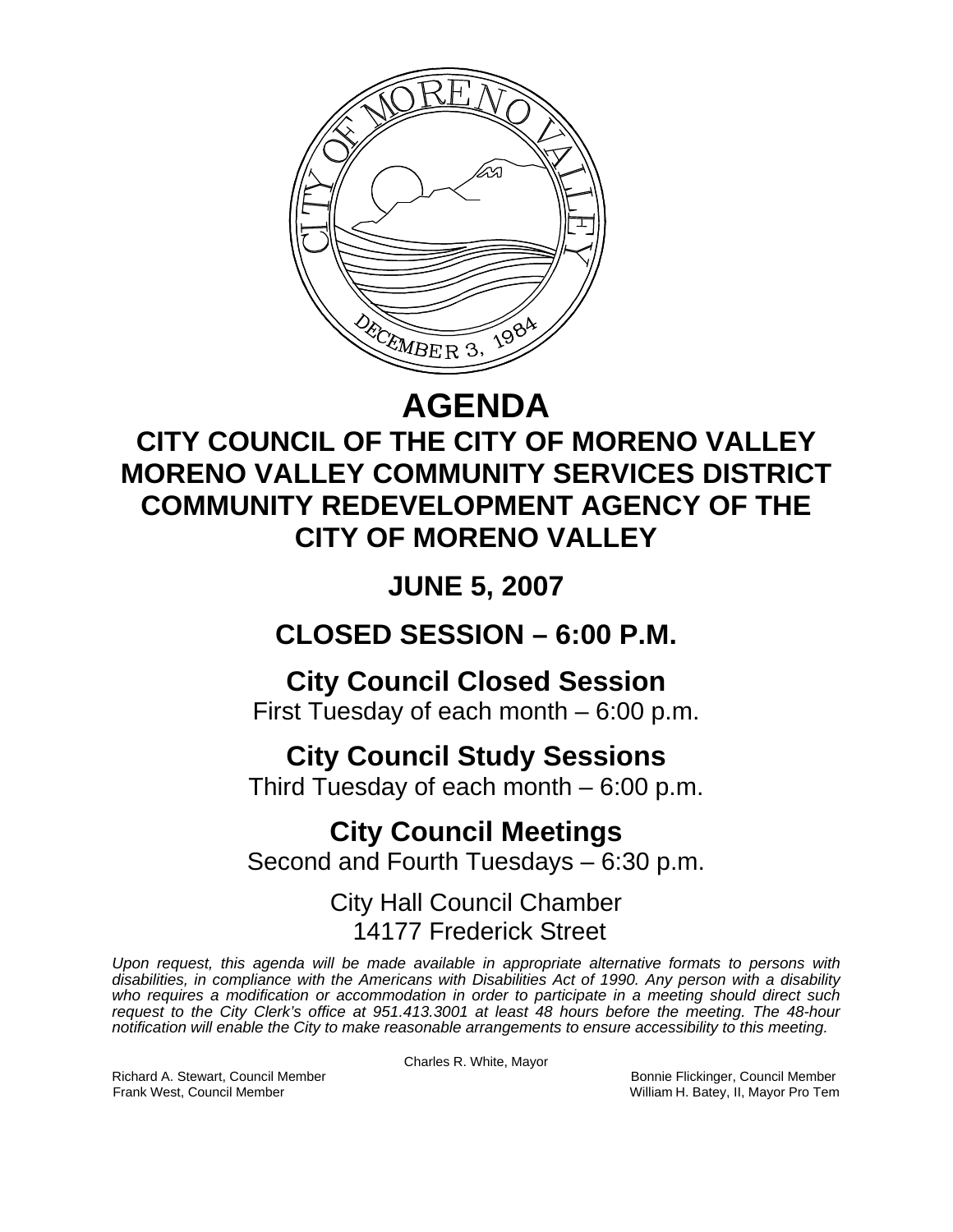#### **AGENDA MORENO VALLEY CITY COUNCIL MORENO VALLEY COMMUNITY SERVICES DISTRICT COMMUNITY REDEVELOPMENT AGENCY OF THE CITY OF MORENO VALLEY CLOSED SESSION – 6:00 P.M. JUNE 5, 2007**

#### **CALL TO ORDER**

#### **ROLL CALL**

### **PUBLIC COMMENTS ON MATTERS UNDER THE JURISDICTION OF THE CITY COUNCIL**

There is a three-minute time limit per person. Please complete and submit a BLUE speaker slip to the City Clerk. All remarks and questions shall be addressed to the presiding officer or to the City Council and not to any individual Council member, staff member or other person.

#### **CLOSED SESSION**

A Closed Session of the City Council of the City of Moreno Valley will be held in the City Manager's Conference Room, Second Floor, City Hall. The City Council will meet in Closed Session to confer with its legal counsel regarding the following matter(s) and any additional matter(s) publicly and orally announced by the City Attorney in the Council Chamber at the time of convening the Closed Session. The Closed Session will be held pursuant to Government Code:

1) SECTION 54956.9(a) – CONFERENCE WITH LEGAL COUNSEL – EXISTING **LITIGATION** 

| a)           | Case:<br>Court:<br>Case No.: | Rados v. City of Moreno Valley, et al.<br><b>Riverside Superior Court</b><br>RIC 425323         |
|--------------|------------------------------|-------------------------------------------------------------------------------------------------|
| b)           | Case:<br>Court:<br>Case No.: | Monaco v. City of Moreno Valley, et al.<br><b>Riverside Superior Court</b><br><b>RIC 428221</b> |
| $\mathsf{C}$ | Case:<br>Court:<br>Case No.: | Webb v. City of Moreno Valley, et al.<br><b>Riverside Superior Court</b><br>RIC 426839          |
| d)           | Case:<br>Court:              | Mireles & Beeler v. City of Moreno Valley<br><b>Riverside Superior Court</b>                    |

Case No.: RIC 433878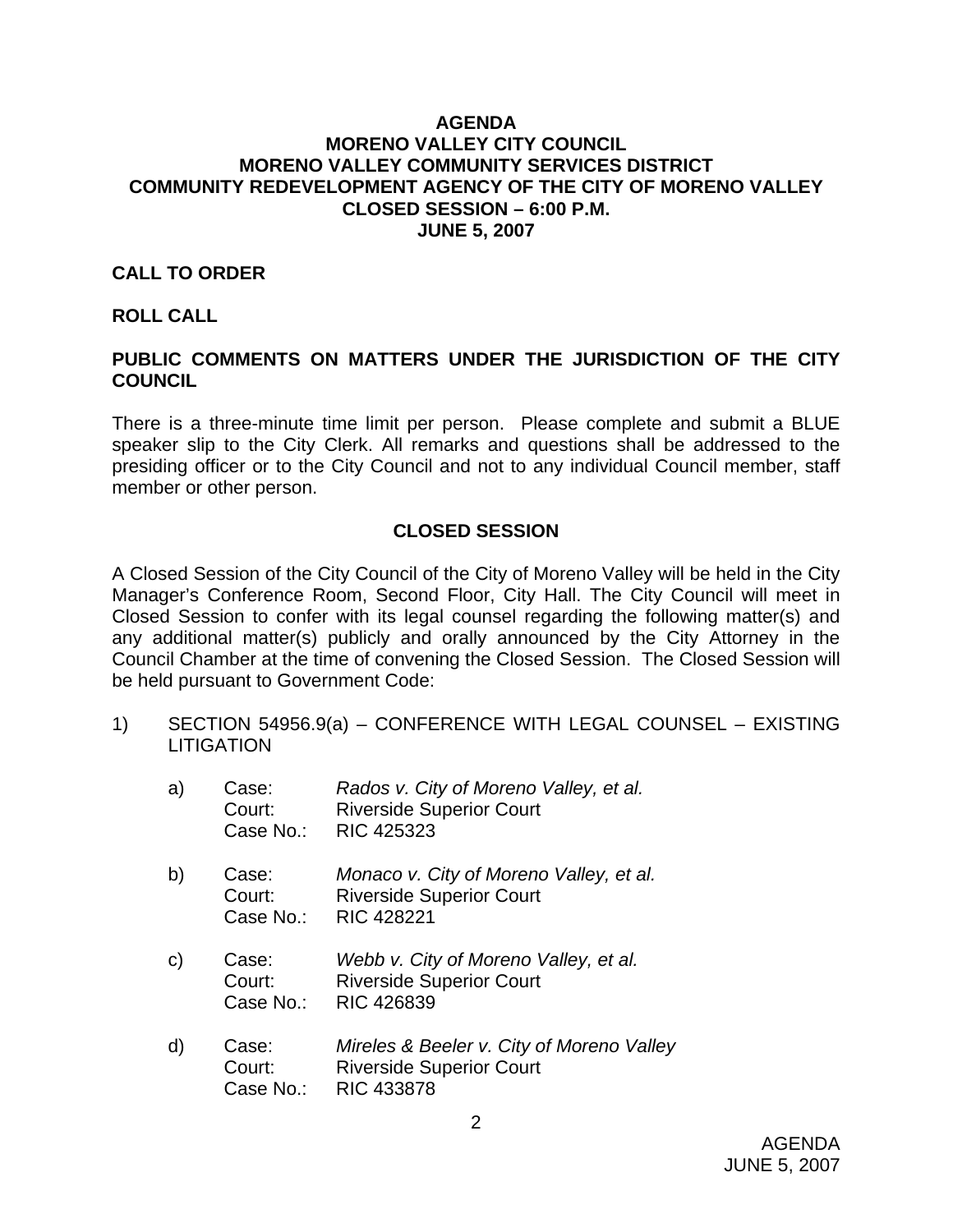| e) | Case:<br>Court:<br>Case No.: | Granados v. City of Moreno Valley<br>United States District Court, Central District of California<br>ED CV 06-01176 GAF MLG |
|----|------------------------------|-----------------------------------------------------------------------------------------------------------------------------|
| f) | Case:<br>Court:<br>Case No.: | Ann Marie Thompson v. City of Moreno Valley<br><b>Riverside Superior Court</b><br><b>RIC 456261</b>                         |
| g) | Case:<br>Court:<br>Case No.: | Danetra E. Ray v. City of Moreno Valley<br><b>Riverside Superior Court</b><br><b>RIC 459427</b>                             |
| h) | Case:<br>Court:<br>Case No.: | Maria Rodriguez v. City of Moreno Valley, et al.<br><b>Riverside Superior Court</b><br>RIC 460943                           |
| i) | Case:<br>Court:<br>Case No.: | Thomas Rudolph v. City of Moreno Valley, et al.<br><b>Riverside Superior Court</b><br><b>RIC 467385</b>                     |

- j) Case: *Marvin V. Youngstrand v. City of Moreno Valley, et al.* Court: Riverside Superior Court, Small Claims Division Case No.: RIS 184667
- k) Case: *Maria Gonzalez v. City of Moreno Valley, et al.*  Court: Riverside Superior Court Case No.: RIC 470725
- 2) SECTION 54956.9(b)(1) CONFERENCE WITH LEGAL COUNSEL SIGNIFICANT EXPOSURE TO LITIGATION Number of Cases: 3
- 3) SECTION 54956.9(c) CONFERENCE WITH LEGAL COUNSEL INITIATION OF LITIGATION Number of Cases: 3
- 4) SECTION 54957 PERSONNEL MATTER
	- a) Employee Performance Evaluations: City Attorney and City Clerk
- 5) SECTION 54957 PUBLIC EMPLOYEE APPOINTMENT

Title: City Clerk